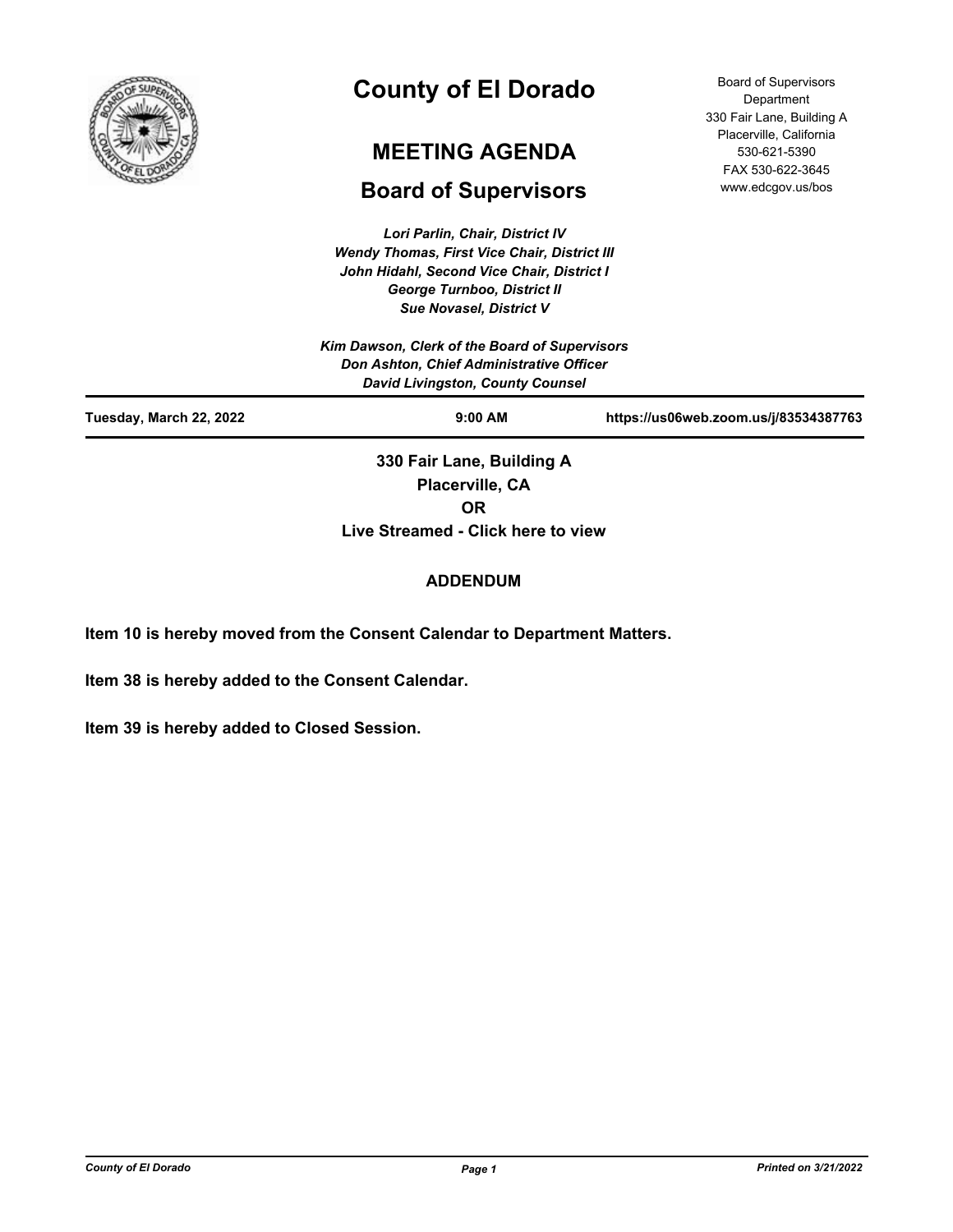**PUBLIC PARTICIPATION INSTRUCTIONS: The Board of Supervisors meeting room will be open to the public. The meeting will continue to be live-streamed via Zoom and YouTube.**

**Members of the public may address the Board in-person or via Zoom to make a public comment. The public should call into 530-621-7603 or 530-621-7610. The Meeting ID is 835 3438 7763. Please note you will be able to join the live-stream 15 minutes prior to the posted meeting start time.**

**To observe the live stream of the Board of Supervisors meeting go to https://us06web.zoom.us/j/83534387763.**

**To observe the Board of Supervisors meetings via YouTube, click https://www.youtube.com/channel/UCUMjDk3NUltZJrpw2CL7Zkg.**

**If you are joining the meeting via zoom and wish to make a comment on an item, press the "raise a hand" button. If you are joining the meeting by phone, press \*9 to indicate a desire to make a comment. Speakers will be limited to 3 minutes.**

**By participating in this meeting, you acknowledge that you are being recorded.**

**If you choose not to observe the Board of Supervisors meeting but wish to make a comment on a specific agenda item, please submit your comment in writing. You are encouraged to submit your comment in writing by 4:00 PM on the Monday before the meeting to ensure the Board of Supervisors has adequate time to review. Please submit your comment to the Clerk of the Board at edc.cob@edcgov.us. Your comment will be placed into the record and forwarded to the Board of Supervisors.**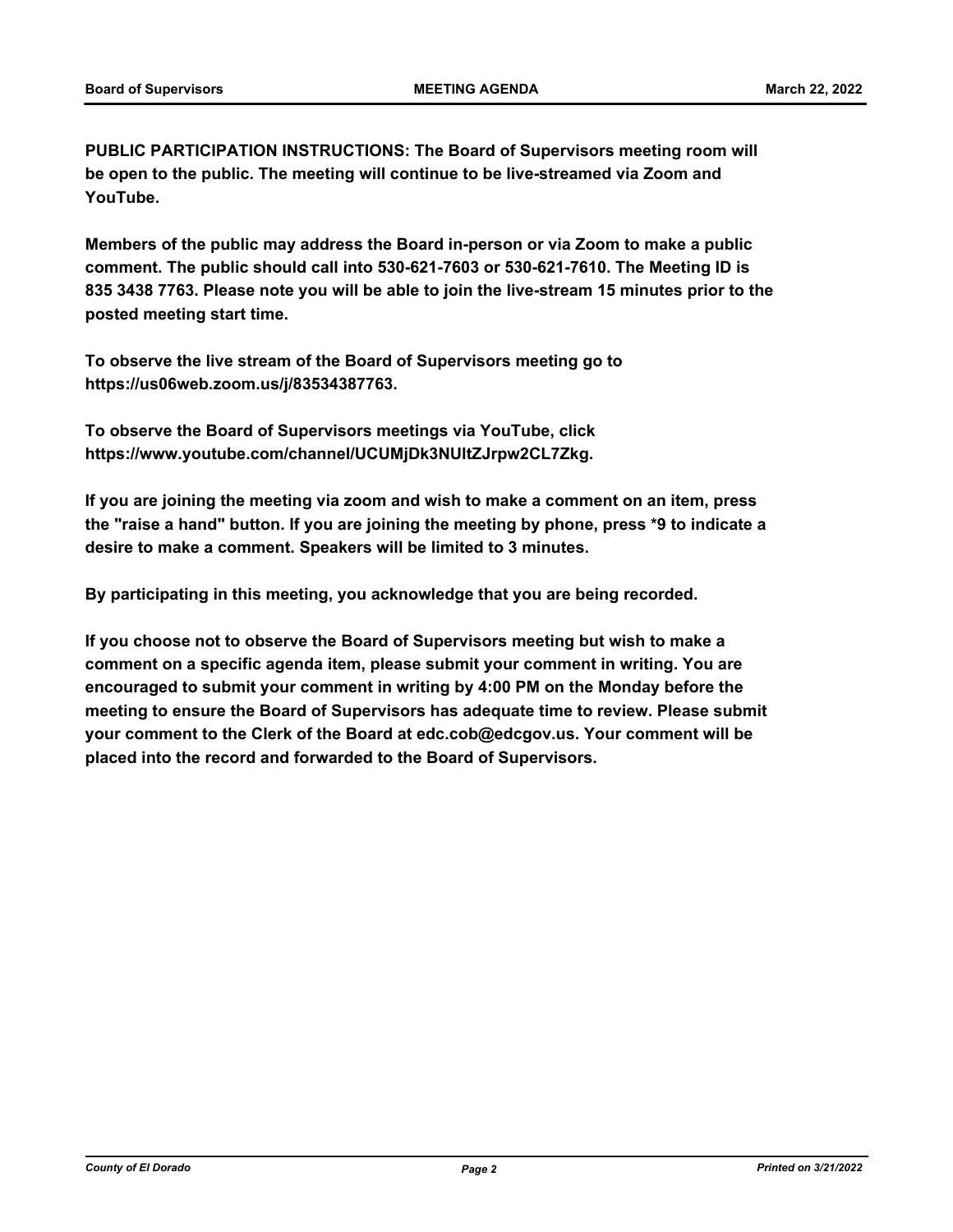## **Vision Statement Safe, healthy and vibrant communities, respecting our natural resources and historical heritage**

## **This institution is an equal opportunity provider and employer.**

Live Web Streaming and archiving of most Board of Supervisors meeting videos, all meeting agendas, supplemental materials and meeting minutes are available on the internet at: http://eldorado.legistar.com/Calendar.aspx

The County of El Dorado is committed to ensuring that persons with disabilities are provided the resources to participate in its public meetings. Please contact the office of the Clerk of the Board if you require accommodation at 530-621-5390 or via email, edc.cob@edcgov.us, preferably no less than 24 hours in advance of the meeting.

The Board of Supervisors is concerned that written information submitted to the Board the day of the Board meeting may not receive the attention it deserves. The Board Clerk cannot guarantee that any FAX, email, or mail received the day of the meeting will be delivered to the Board prior to action on the subject matter.

The Board meets simultaneously as the Board of Supervisors and the Board of Directors of the Air Quality Management District, In-Home Supportive Services, Public Housing Authority, Redevelopment Agency and other Special Districts.

For Purposes of the Brown Act § 54954.2 (a), the numbered items on this Agenda give a brief description of each item of business to be transacted or discussed. Recommendations of the staff, as shown, do not prevent the Board from taking other action.

Materials related to an item on this Agenda submitted to the Board of Supervisors after distribution of the agenda packet are available for inspection during normal business hours in the public viewing packet located in Building A, 330 Fair Lane, Placerville or in the Board Clerk's Office located at the same address. Such documents are also available on the Board of Supervisors' Meeting Agenda webpage subject to staff's ability to post the documents before the meeting.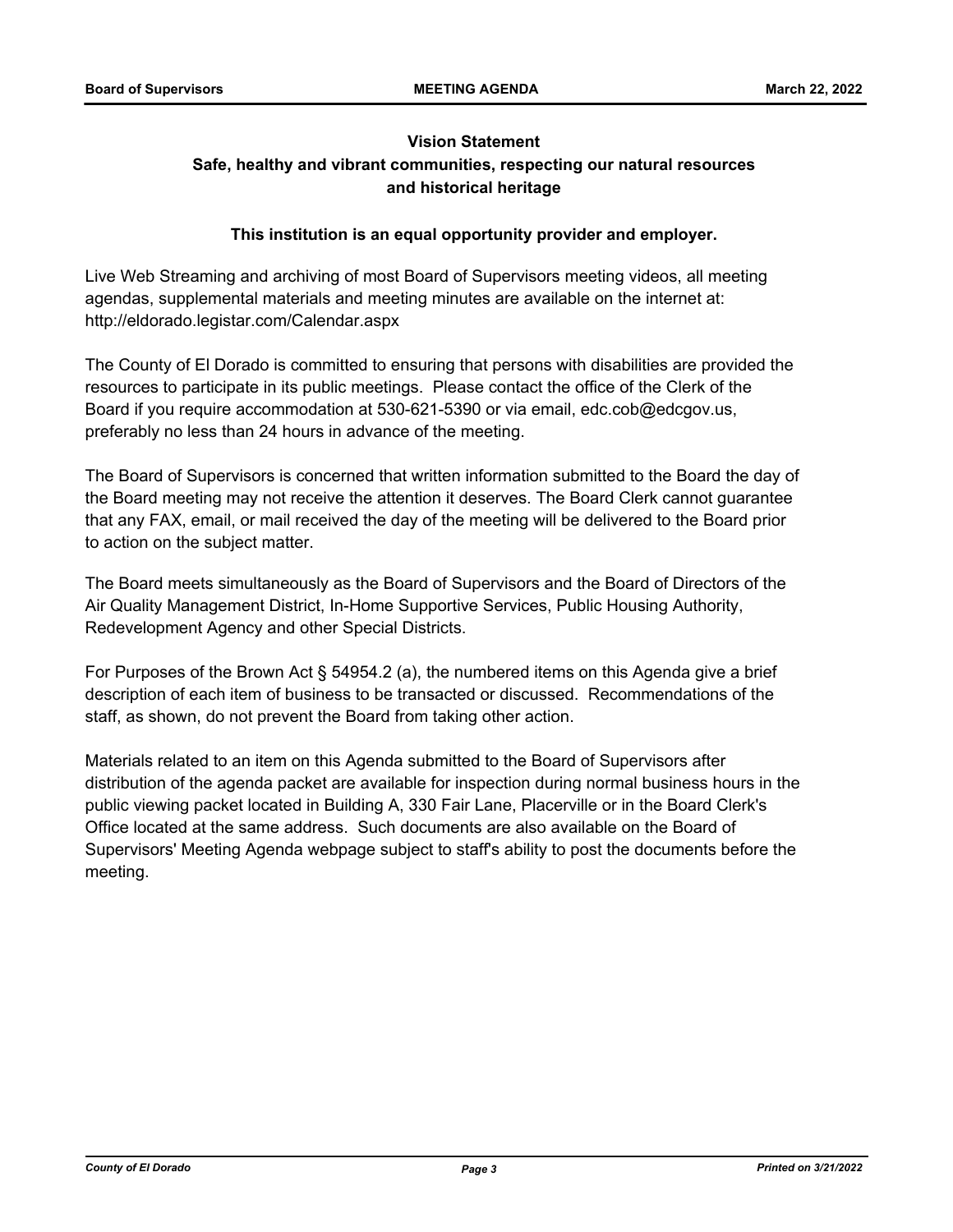#### **PROTOCOLS FOR PUBLIC COMMENT**

Public comment will be received at designated periods as called by the Board Chair.

Public comment on items scheduled for Closed Session will be received before the Board recesses to Closed Session.

Except with the consent of the Board, individuals shall be allowed to speak to an item only once.

On December 5, 2017, the Board adopted the following protocol relative to public comment periods. The Board adopted minor revisions to the protocol on August 24, 2021, incorporated herein:

The Board wants all members of the public to feel welcome to speak, especially regarding controversial items. Time for public input will be provided at every Board of Supervisors meeting. Individuals will have three minutes to address the Board. If the three minutes are exceeded the speaker's microphone will be muted. Applause or other outbursts are not allowed in the Board Chambers.

During noticed public hearings only, individuals authorized by organizations to speak to organizational positions may request additional time, up to five minutes.

Public comment on certain agenda items designated and approved by the Board may be treated differently within specific time limits per speaker or a limit on the total amount of time designated for public comment. It is the intent of the Board that quasi-jurisdictional matters have additional flexibility depending on the nature of the issue.The Board Chair may limit public comment during Open Forum.

Individual Board members may ask clarifying questions but will not engage in substantive dialogue with persons providing input to the Board.

If a person providing input to the Board creates a disruption by refusing to follow Board guidelines, the Board Chair may take the following actions:

Step 1. Request the person adhere to Board guidelines. If the person refuses, the Board Chair may turn off the speaker's microphone.

Step 2. If the disruption continues, the Board Chair may order a recess of the Board meeting. Step 3. If the disruption continues, the Board Chair may order the removal of the person from the Board meeting.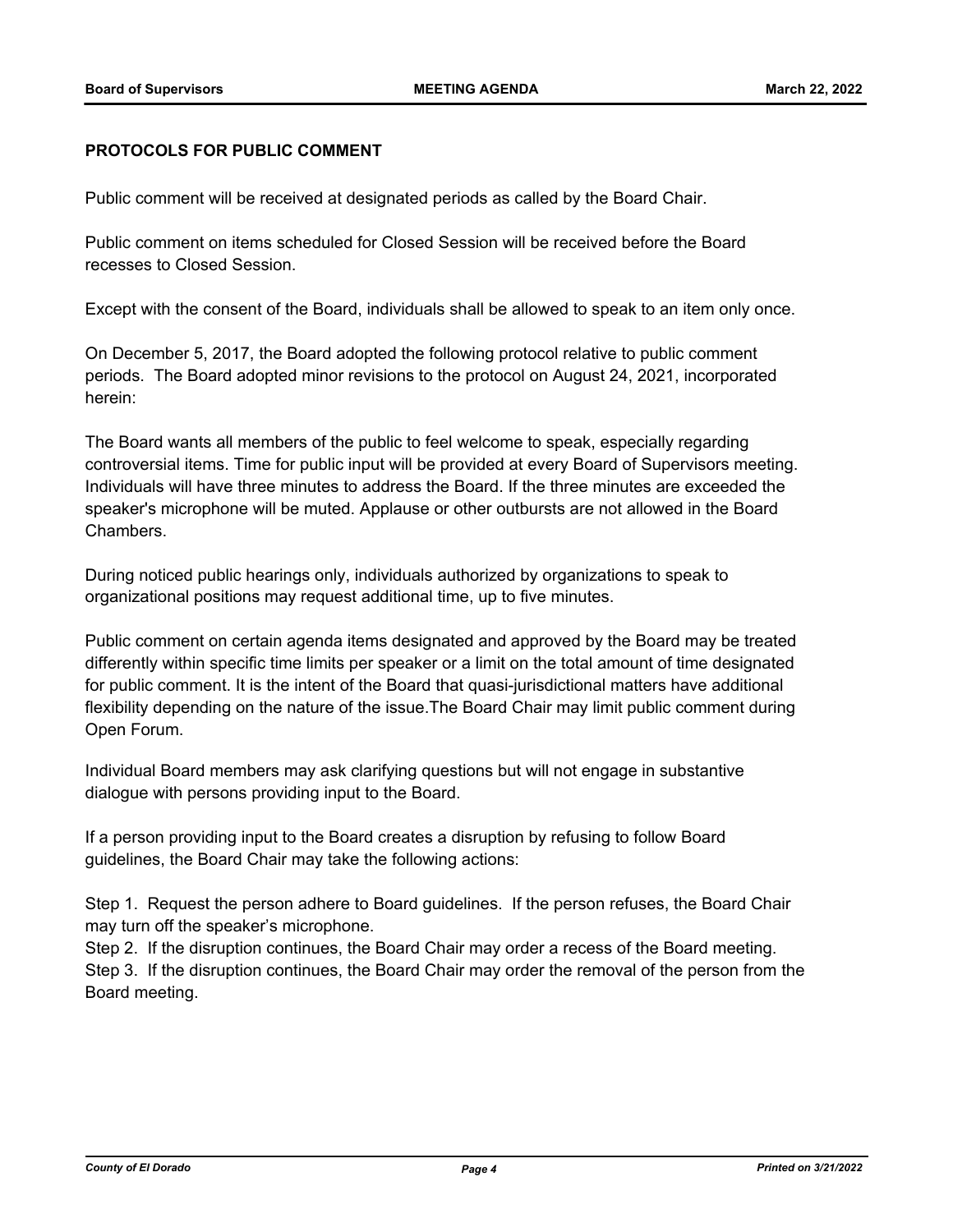## **9:00 A.M. - CALL TO ORDER**

#### **INVOCATION AND PLEDGE OF ALLEGIANCE TO THE FLAG**

#### **ADOPTION OF THE AGENDA AND APPROVAL OF CONSENT CALENDAR**

The Board may make any necessary additions, deletions or corrections to the agenda including moving items to or from the Consent Calendar and adopt the agenda and the Consent Calendar with one single vote. A Board member may request an item be removed from the Consent Calendar for discussion and separate Board action. At the appropriate time as called by the Board Chair, members of the public may make a comment on matters on the Consent Calendar prior to Board action.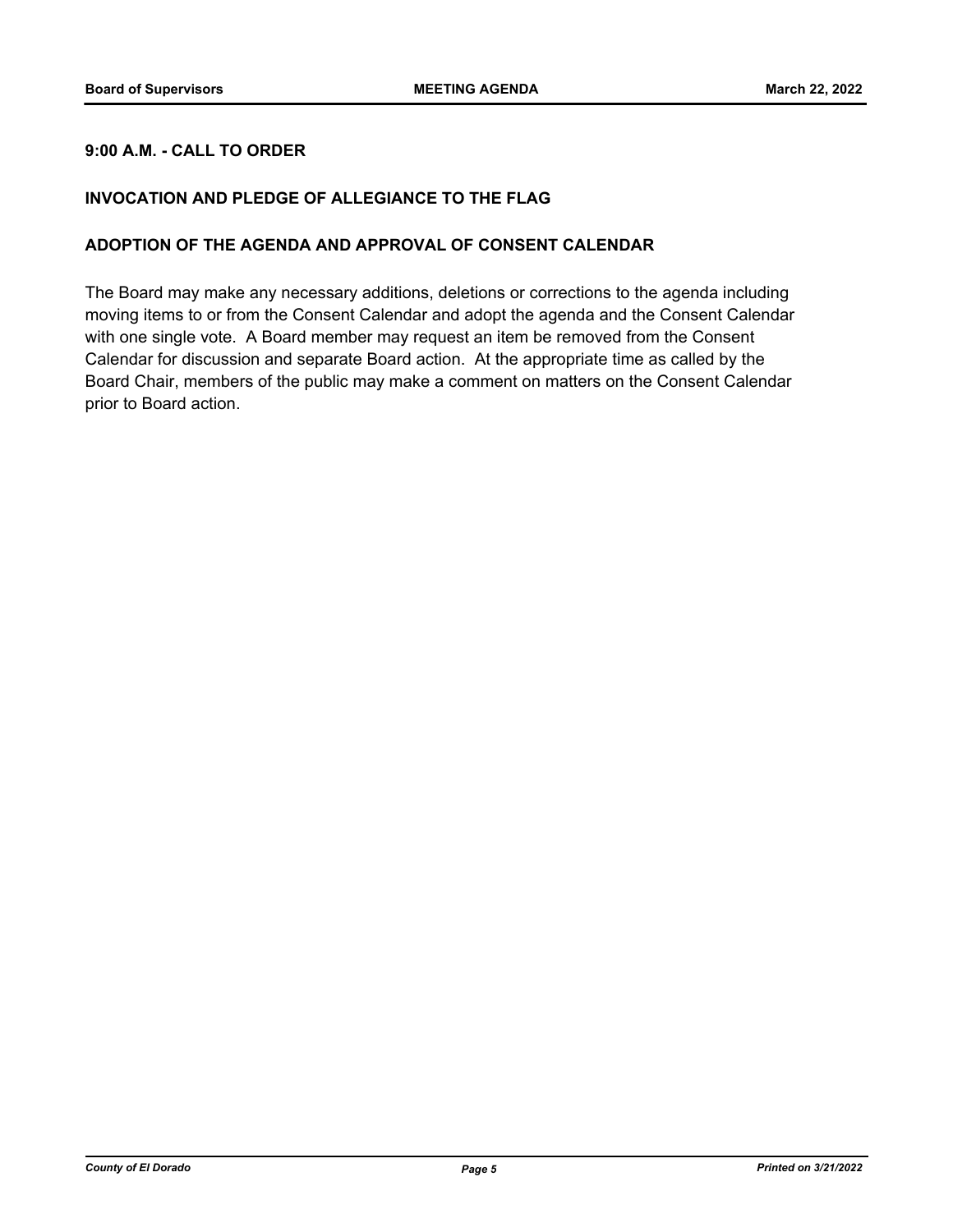#### **CONSENT CALENDAR**

**1.** [22-0536](http://eldorado.legistar.com/gateway.aspx?m=l&id=/matter.aspx?key=31437) Clerk of the Board recommending the Board approve the Minutes from the regular meeting of March 15, 2022.

#### **GENERAL GOVERNMENT - CONSENT ITEMS**

**2.** [22-0545](http://eldorado.legistar.com/gateway.aspx?m=l&id=/matter.aspx?key=31446) Chief Administrative Office recommending the Board approve and authorize the Chief Administrative Officer to sign Amendment 1 to Agreement 6366 to extend the period that the \$112,373 of County funding can be used by one month to enable Housing El Dorado to operate the Winter Lodging Program through April 30, 2022.

**FUNDING:** General Fund.

**3.** [21-1415](http://eldorado.legistar.com/gateway.aspx?m=l&id=/matter.aspx?key=30310) Chief Administrative Office recommending the Board of Supervisors find that a Local Health Emergency continues to exist in El Dorado County as a result of the Caldor Fire. (Cont. 2/22/2022, Item 3)

#### **FUNDING:** N/A

**4.** [22-0488](http://eldorado.legistar.com/gateway.aspx?m=l&id=/matter.aspx?key=31389) Chief Administrative Office recommending the Board approve and authorize the Chair to execute Lease Agreement 6431 with California Tahoe Emergency Services Operations Authority for the lease of the County property located at 3066 Lake Tahoe Boulevard, South Lake Tahoe for the purpose of operating an ambulance operations base in the South Shore of the Tahoe Basin, effective upon execution for an initial term through August 31, 2031, with an option for a five-year extension.

#### **FUNDING:** N/A

**5.** [22-0245](http://eldorado.legistar.com/gateway.aspx?m=l&id=/matter.aspx?key=31146) Chief Administrative Office, Facilities Division, recommending the Board consider the following:

> 1) Authorize the Purchasing Agent to sign Amendment I to Agreement for Services 6044 with W.W. Grainger to increase compensation by \$6,608 for an amended not-to-exceed amount of \$146,554 to provide facility condition assessment services and include four additional facilities in South Lake Tahoe; and

2) Make findings pursuant to Article II, Section 210b (6) of the El Dorado County Charter that specialty skills and qualifications not expressly identified in classifications are involved in the performance of the work under Agreement for Services 6044.

**FUNDING:** Accumulative Capital Outlay Fund.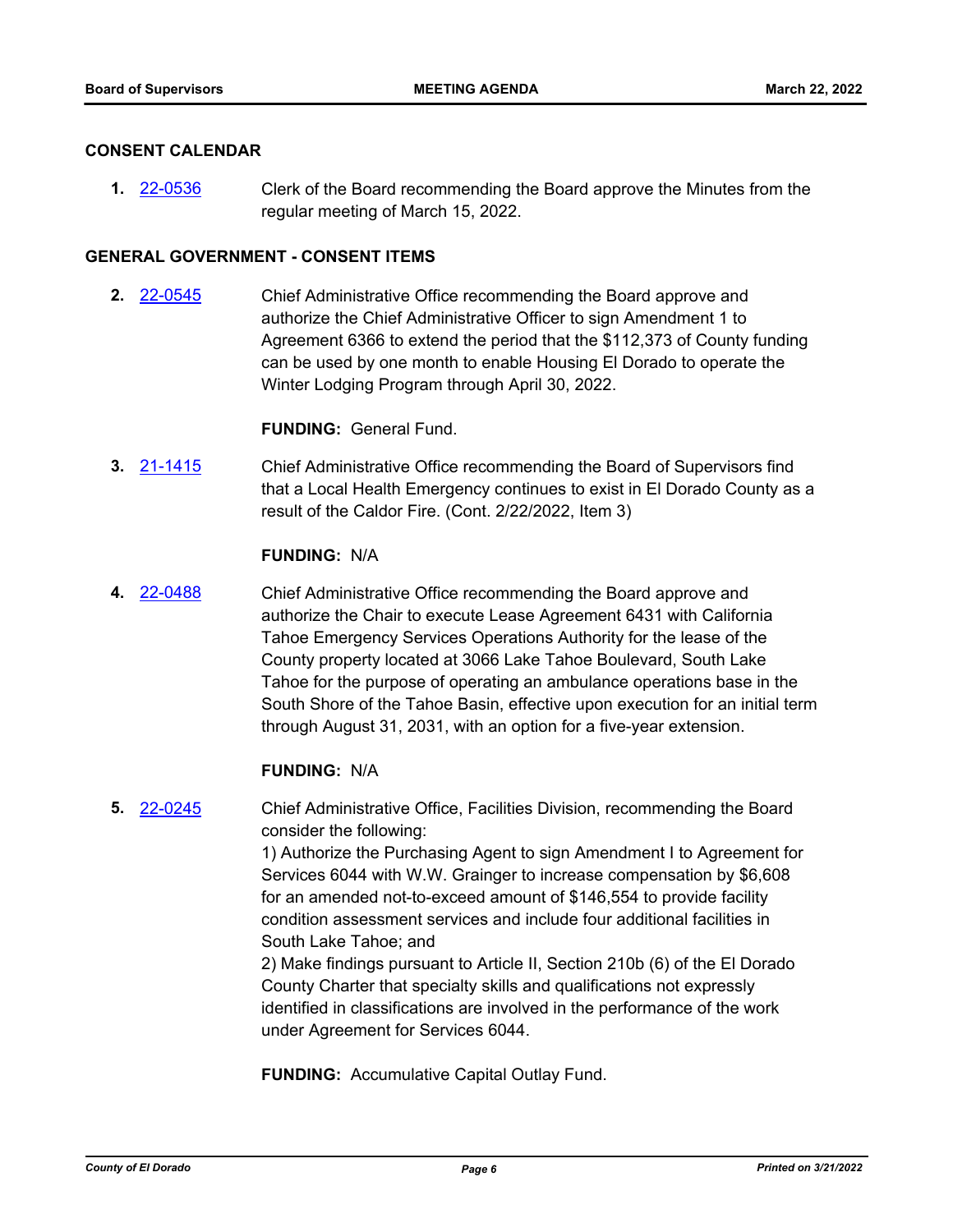**6.** [22-0472](http://eldorado.legistar.com/gateway.aspx?m=l&id=/matter.aspx?key=31373) Chief Administrative Office, Parks Division, recommending the Board consider the following: 1) In accordance with Chapter 3.13, Section 3.13.030 of County Ordinance Code, Contracting Out, find that the California Environmental Quality Act (CEQA) and design work for the Diamond Springs Community Park requires specialty skills and qualifications; 2) Approve and authorize the Chair to sign Agreement 6454 with Dudek to assist the County with the CEQA document for the Diamond Springs Community Park, with a not-to-exceed amount of \$297,995.50, and an expiration date of June 1, 2023, effective upon execution; and 3) Approve and authorize the Chair to sign the budget amendment transferring \$125,000 from the Bass Lake property sale General Fund designation to the Parks Division (4/5 vote required).

#### **FUNDING:** General Fund.

**7.** [22-0409](http://eldorado.legistar.com/gateway.aspx?m=l&id=/matter.aspx?key=31310) Chief Administrative Office, Procurement and Contracts Division, recommending the Board consider the following: 1) Make findings pursuant to Article II, Section 210b(6) of the El Dorado County Charter and in accordance with County Ordinance Code 3.13.030 Section B that it is appropriate to continue contracting with Wilkinson Portables, Inc. because the ongoing aggregate of the work to be performed under Agreement for Services 5586 requires specific equipment as well as specialty skills and qualifications not expressly identified in County classifications;

> 2) Authorize the Purchasing Agent to sign Amendment II to Agreement for Services 5586 to increase the total compensation for this Agreement by \$75,000, for an amended not-to-exceed amount of \$150,000, with no other changes to this Agreement, for providing placement and service of portable toilets and sinks as well as servicing County-owned portable toilets on an as-needed basis; and

> 3) Authorize the Purchasing Agent to execute future amendments to Agreement for Services 5586, contingent upon County Counsel, Risk Management, and Human Resources approval, which do not increase the maximum dollar amount or term of the Agreement.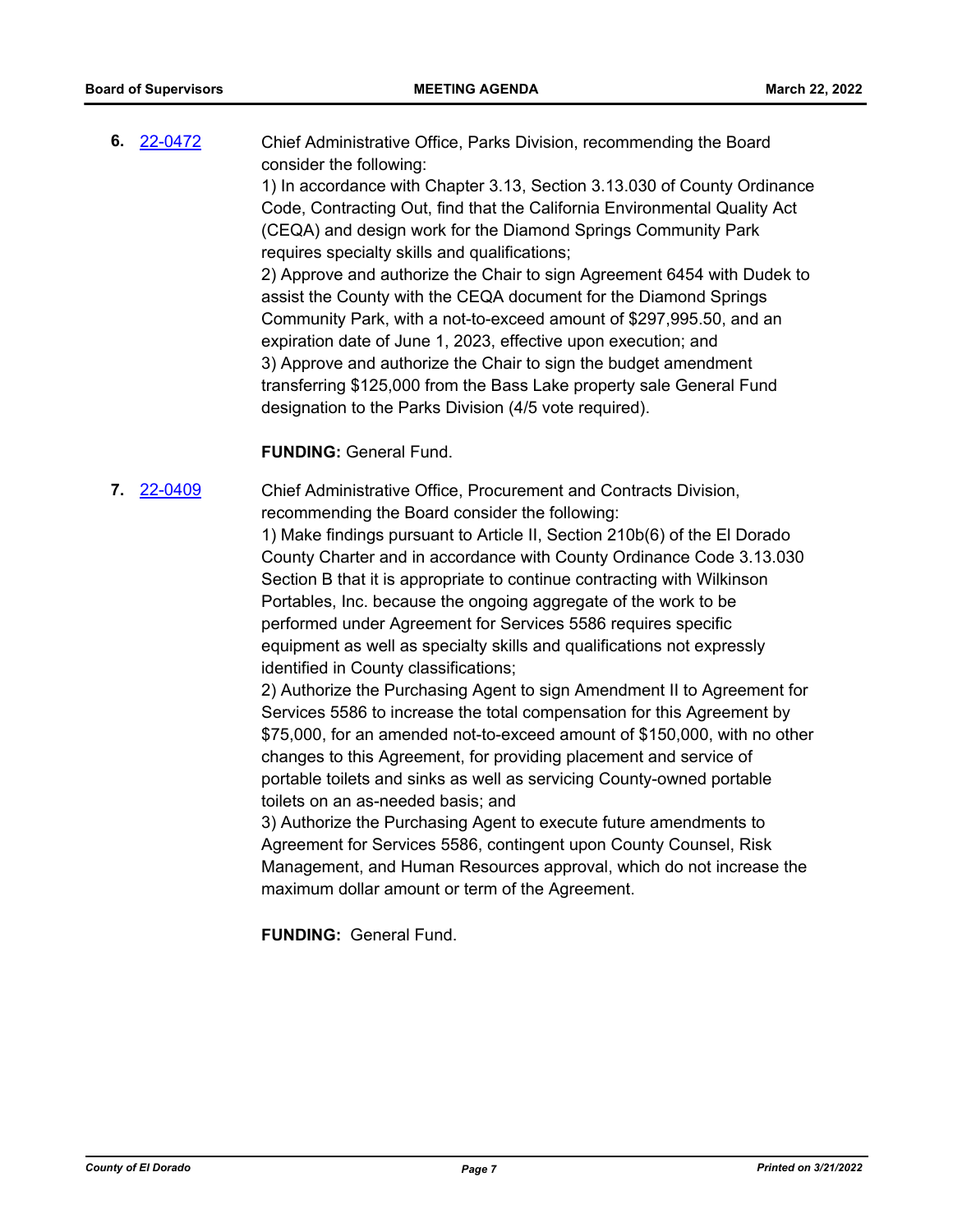**8.** [22-0383](http://eldorado.legistar.com/gateway.aspx?m=l&id=/matter.aspx?key=31284) Chief Administrative Office, Procurement and Contracts Division, on behalf of the Chief Administrative Office, Facilities Division and various County departments, recommending the Board approve the following: 1) Make findings pursuant to Article II, Section 210b(6) of the El Dorado County Charter and in accordance with County Ordinance 3.13.030 Section B that it is appropriate to contract with Tri-Signal Integration, Inc. for services provided under Agreement for Services 6180 because the work requires specialty skills and qualifications not expressly identified in County classifications are involved in the performance of the work; 2) Approve and authorize the Purchasing Agent to sign Agreement for Services 6180 with Tri-Signal Integration, Inc. for maintenance, inspection, testing, certification, and repair services for automatic fire suppression equipment, kitchen hood systems, and fire extinguisher equipment at various County-operated facilities on an as-requested basis in the maximum amount of \$300,000 for the period of April 1, 2022, through March 31, 2025; and

3) Authorize the Purchasing Agent to execute amendments to Agreement for Services 6180, contingent upon County Counsel and Risk Management approval, which do not increase the maximum dollar amount or term of the Agreement.

**FUNDING:** General Fund.

**9.** [21-1728](http://eldorado.legistar.com/gateway.aspx?m=l&id=/matter.aspx?key=30623) Clerk of the Board recommending the Board of Supervisors, as a result of ongoing concerns related to COVID-19, approve findings pursuant to Government Code subsection 54953(e)(3) in order to allow for the continued use of virtual or hybrid Board of Supervisors meetings as authorized under Assembly Bill 361. (Cont. 2/22/2022, Item 6)

#### **FUNDING:** N/A

**10.** [22-0452](http://eldorado.legistar.com/gateway.aspx?m=l&id=/matter.aspx?key=31353) County Counsel's Office recommending the Board deny the claim for refund of property taxes by Denise Cook in the amount of \$17,207.55 and authorize the County Counsel's Office to send a Letter of Denial to Ms. Cook.

**FUNDING:** General Fund.

**11.** [22-0295](http://eldorado.legistar.com/gateway.aspx?m=l&id=/matter.aspx?key=31196) Elections Department requesting the Board approve and authorize the Chair to sign Amendment 2 of Agreement 2206 with DFM Associates for election management software known as Election Information Management System, extending the initial agreement expiring June 30, 2022 to June 30, 2024, increasing the not-to-exceed amount by \$180,528 which increases the monthly cost by 7%.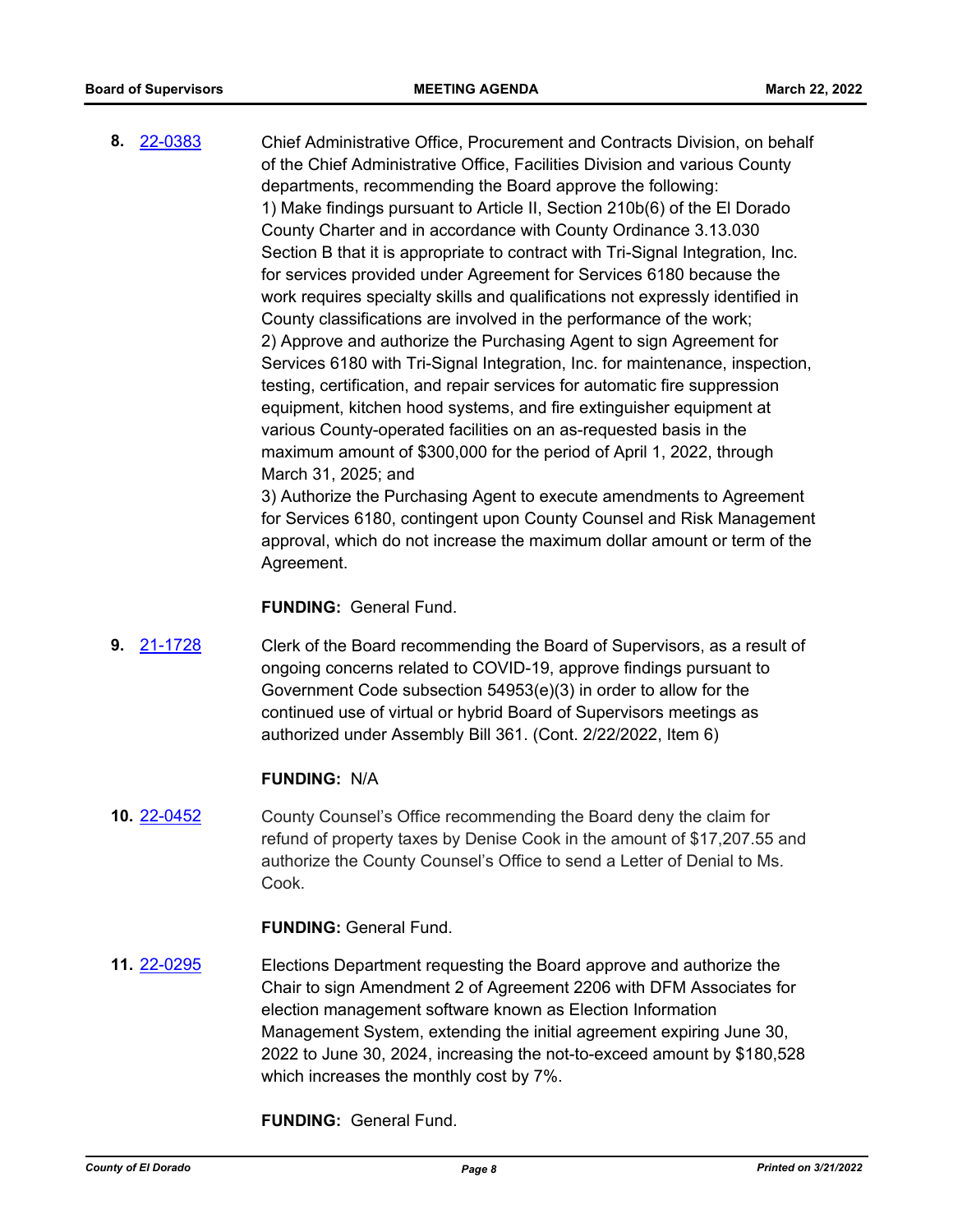**12.** [22-0422](http://eldorado.legistar.com/gateway.aspx?m=l&id=/matter.aspx?key=31323) Elections Department recommending the Board: 1) Approve and authorize the Registrar of Voters to sign Agreement 21S10097 from the California Secretary of State for reimbursement of funds used to provide outreach and education services to voters as part of the Voter's Choice Act implementation plan for the Gubernatorial Primary Election and the Gubernatorial General Election; and 2) Approve and authorize a budget amendment to increase revenue and appropriations to the Election Department for Fiscal Year 2021-22 by \$35,000. (4/5 vote required)

#### **FUNDING:** State Grant.

**13.** [22-0427](http://eldorado.legistar.com/gateway.aspx?m=l&id=/matter.aspx?key=31328) Human Resources Department recommending the Board: 1) Find in accordance with County Ordinance 3.13.030 that it is appropriate to contract with Clearstar (previously ESR) for pre-employment background checks, provided under Agreement 4665 because (B) "Specialty skills and qualifications not expressly identified in classifications are involved in the performance of the work;" and 2) Approve and authorize the Purchasing Agent to sign and execute Amendment III to Agreement 4665 with Clearstar (previously ESR) for pre-employment background checks to increase the total not-to-exceed by \$100,000 for a total not-to-exceed amount of \$150,000 and extend the term by two years from April 6, 2022, to April 6, 2024.

#### **FUNDING:** General Fund.

**14.** [22-0482](http://eldorado.legistar.com/gateway.aspx?m=l&id=/matter.aspx?key=31383) Human Resources Department recommending the Board: 1) Approve and adopt the revised Fleet Services Supervisor department-specific class specification; and 2) Adopt and authorize the Chair to sign Resolution **045-2022** to approve adding 1.0 FTE Fleet Services Supervisor and delete a vacant 1.0 FTE Services Operations Coordinator.

**FUNDING:** Fleet Services Fund.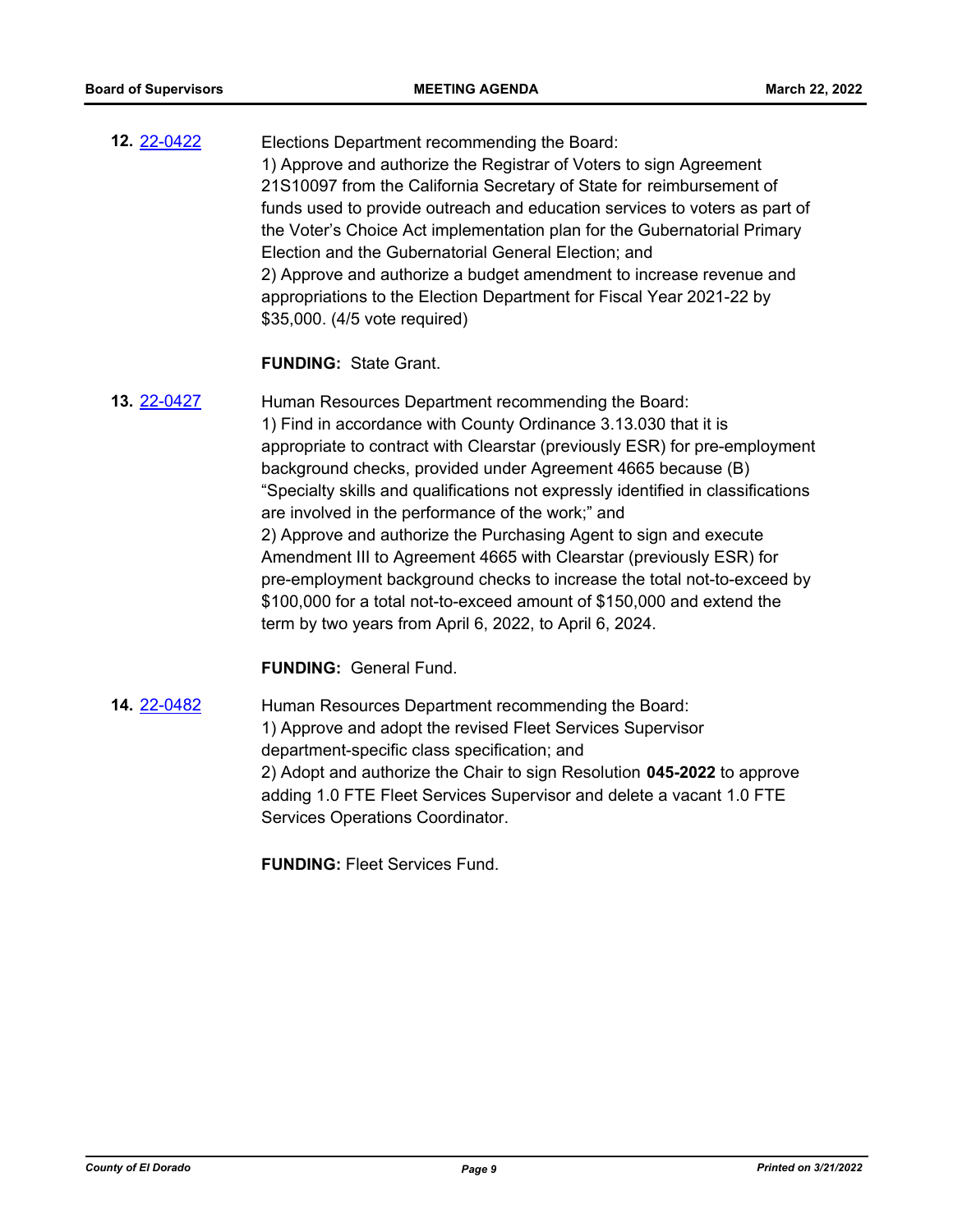**15.** [22-0493](http://eldorado.legistar.com/gateway.aspx?m=l&id=/matter.aspx?key=31394) Human Resources Department recommending the Board: 1) Adopt and authorize the Chair to sign Resolution **047-2022** approving the negotiated Memorandum of Understanding (MOU) between the County of El Dorado and the Operating Engineers Local No. 3 representing employees in the Trades and Crafts Bargaining Unit; 2) Authorize the Chair to sign said MOU, noting the MOU will be effective the first full pay period following Union ratification and Board of Supervisors adoption of the MOU; and 3) Direct the Human Resources Department and the Auditor-Controller's Office to administer and implement the MOU provisions.

#### **FUNDING:** Various.

**16.** [22-0114](http://eldorado.legistar.com/gateway.aspx?m=l&id=/matter.aspx?key=31015) Information Technologies Department recommending the Board approve and authorize the Purchasing Agent to sign AT&T Network Integration Change Order Request Form for Contract 6380 with AT&T Corporation for Calero Call Accounting and Telecom Expense Management Services, extending the term by two years, from March 31, 2022 through March 30, 3024, and continuing the current pricing of \$3,670 per month.

> **FUNDING:** General Fund with partial cost recovery through the A-87 Cost Allocation Plan.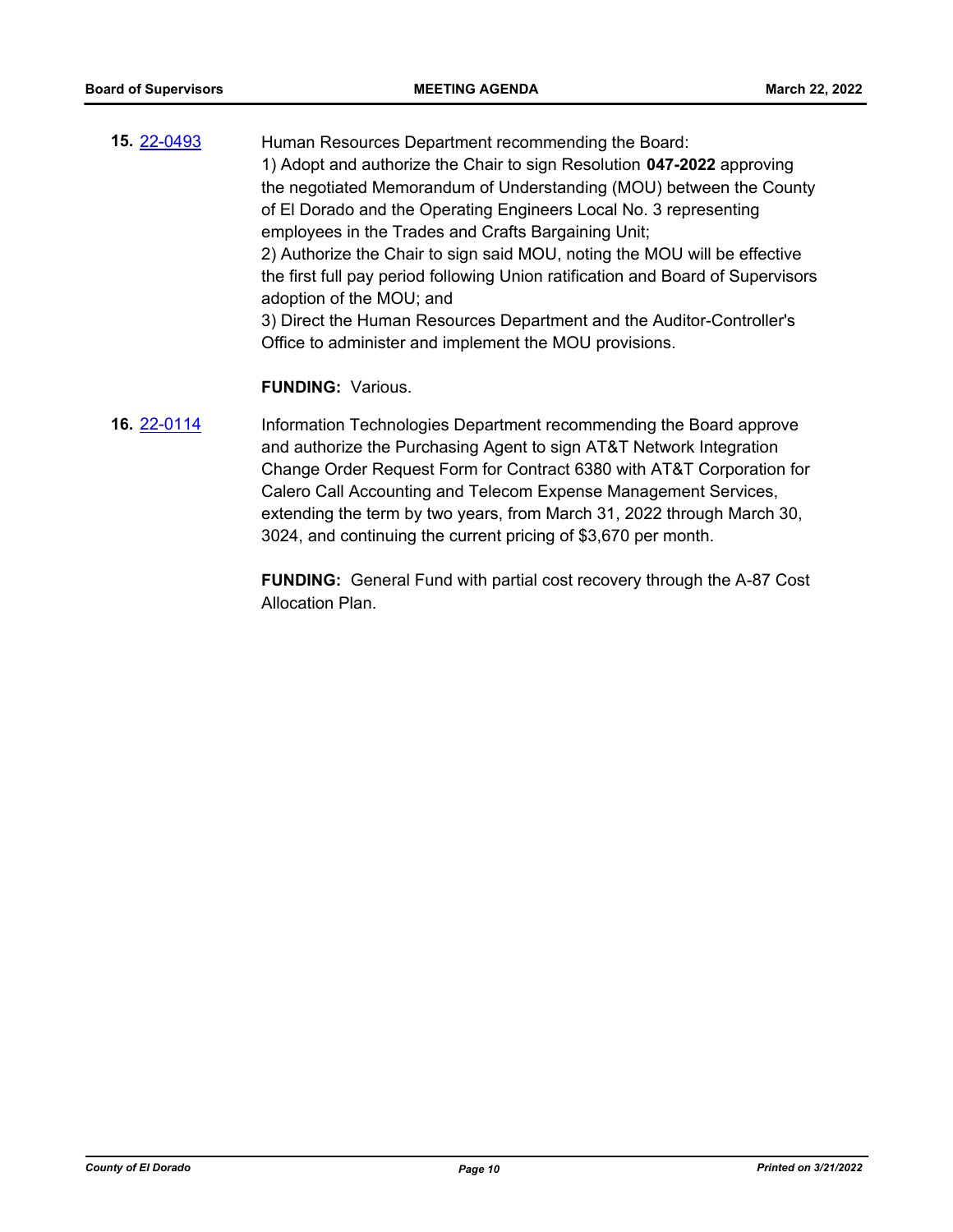#### **HEALTH AND HUMAN SERVICES - CONSENT ITEMS**

**17.** [22-0435](http://eldorado.legistar.com/gateway.aspx?m=l&id=/matter.aspx?key=31336) Health and Human Services Agency (HHSA) recommending the Board: 1) Accept a one-time non-competitive Bringing Families Home (BFH) funding allocation, administered by the California Department of Social Services (CDSS), for the term upon acceptance through June 30, 2024, in the estimated amount of \$279,991; 2) Authorize the HHSA Director to execute the attached Director's Certification, required to be submitted to the CDSS by March 25, 2022, in order to accept this BFH funding allocation; and 3) Authorize the HHSA Director, or designee, to execute and administer any subsequent administrative documents relating to said award or amendment(s) that do not increase the total funding allocation beyond \$380,000 or the term of the allocation, contingent upon County Counsel and Risk Management approval, including required fiscal and programmatic reports. **FUNDING:** 100% State General Fund revenue, authorized pursuant to The Budget Act of 2021 appropriated for the Bringing Families Home program. No matching funds are required. **18.** [22-0410](http://eldorado.legistar.com/gateway.aspx?m=l&id=/matter.aspx?key=31311) Health and Human Services Agency (HHSA) recommending the Board: 1) Accept the State of California Department of Health Care Services (DHCS) Behavioral Health Quality Improvement Program (BH-QIP) allocation in the estimated amount of \$444,823 for the California Advancing & Innovating Medi-Cal implementation plan incentive payments, available after submission of a DHCS approved implementation plan through the term of June 30, 2024; 2) Delegate authority to the HHSA Behavioral Health Director or the Director of HHSA to sign and submit the required DHCS BH-QIP Program Funding Claiming Forms for said funding; and 3) Authorize the HHSA Behavioral Health Director, or designee, to execute and administer any subsequent administrative documents related to said allocation, contingent upon County Counsel and Risk Management approval, including any extension(s) or amendment(s) that do not increase the amount or term of the agreement, and required fiscal or programmatic reports.

> **FUNDING:** 100% State General Fund revenue from the Department of Health Care Services Behavioral Health Quality Improvement Program. No matching funds are required.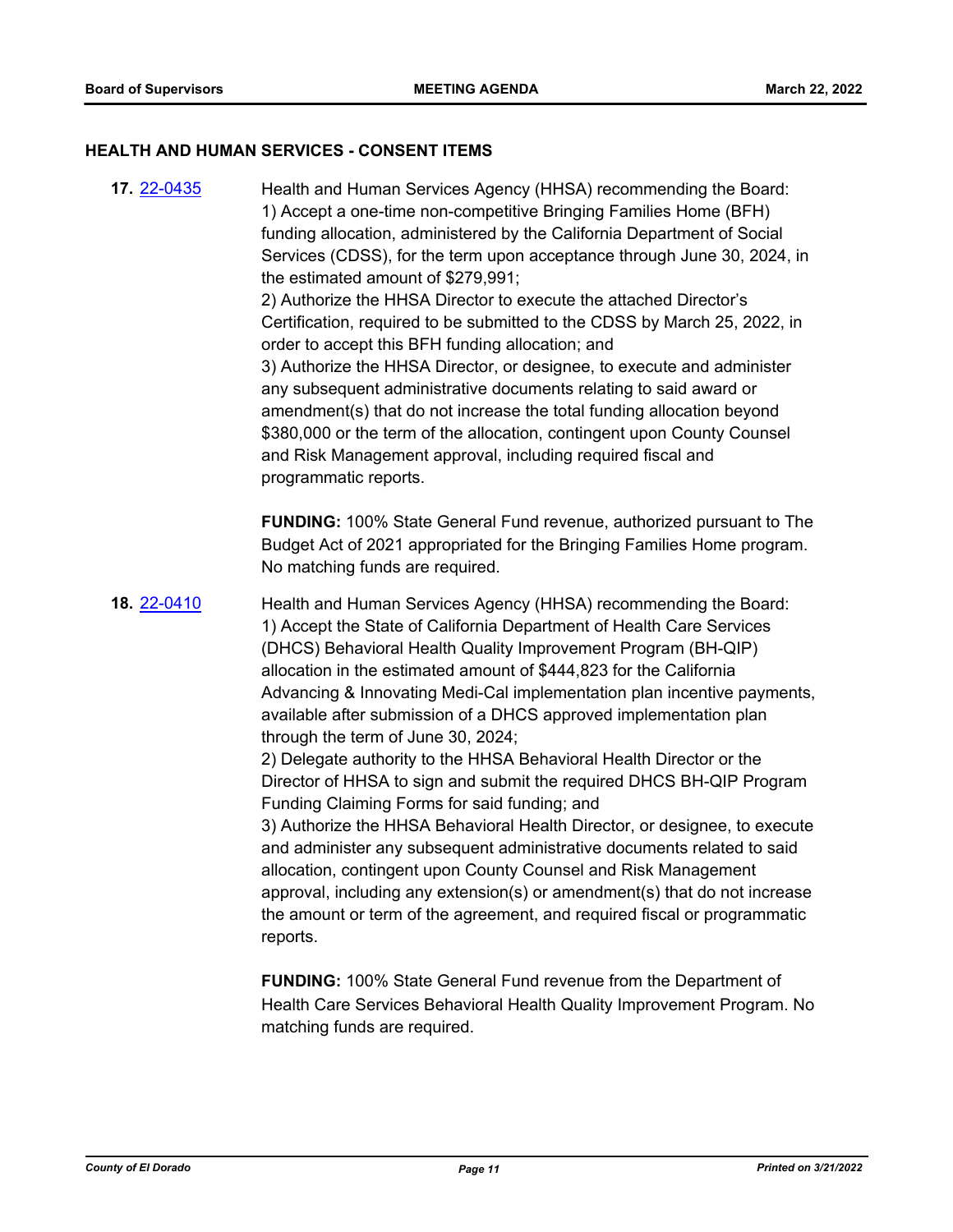**19.** [22-0371](http://eldorado.legistar.com/gateway.aspx?m=l&id=/matter.aspx?key=31272) Health and Human Services Agency (HHSA) recommending the Board: 1) Make findings in accordance with County Ordinance 3.13.030 that it is appropriate to contract with Mental Health Management I, Inc., doing business as Canyon Manor, for the provision of Mental Health Rehabilitation Center services, provided under Agreement 6253 because "(B) "Specialty skills and qualifications not expressly identified in classifications are involved in the performance of the work;" 2) Approve and authorize the Chair to sign Agreement for Services 6253 with Mental Health Management I, Inc., doing business as Canyon Manor, with a not-to-exceed amount of \$540,000, for a term of 3 years from July 1, 2022 through June 30, 2025; and 3) Authorize the HHSA Director, or designee, to execute further documents relating to Agreement 6253, contingent upon approval by County Counsel and Risk Management, including amendments which do not increase the maximum dollar amount or term of the Agreement.

**FUNDING:** 100% State Mental Health Realignment.

**20.** [22-0047](http://eldorado.legistar.com/gateway.aspx?m=l&id=/matter.aspx?key=30947) Health and Human Services Agency (HHSA) recommending the Board: 1) Make findings in accordance with County Ordinance 3.13.030 that it is appropriate to contract with Nancy M. Callahan, Ph.D., doing business as I.D.E.A. Consulting for the provision of technical assistance and support in behavioral health quality assurance activities, implementation of policies and procedures, establishment of outcome measures, and implementation of recommended services, provided under Amendment I to Agreement 5484 because (B) "Specialty skills and qualifications not expressly identified in classifications are involved in the performance of the work;" 2) Approve and authorize the Chair to sign Amendment I to Agreement for Services 5484 with Nancy M. Callahan, Ph.D., doing business as I.D.E.A. Consulting, increase the not to exceed amount from \$150,000 to \$779,953 and extending the term through December 31, 2025 with no change to the rates; and

> 3) Authorize the HHSA Director, or designee, to execute further documents relating to Agreement 5484, contingent upon approval by County Counsel and Risk Management, including amendments which do not increase the maximum dollar amount or term of the Agreement.

**FUNDING:** 29% Medi-Cal Quality Assurance, 5% Behavioral Health Realignment, 5% Mental Health Services Act, 24% Crisis Care Mobile Unit, 9% Behavioral Health Quality Improvement, 13% Behavioral Health Continuum Infrastructure Program, 15% Mental Health Services Block Grant American Rescue Plan Act.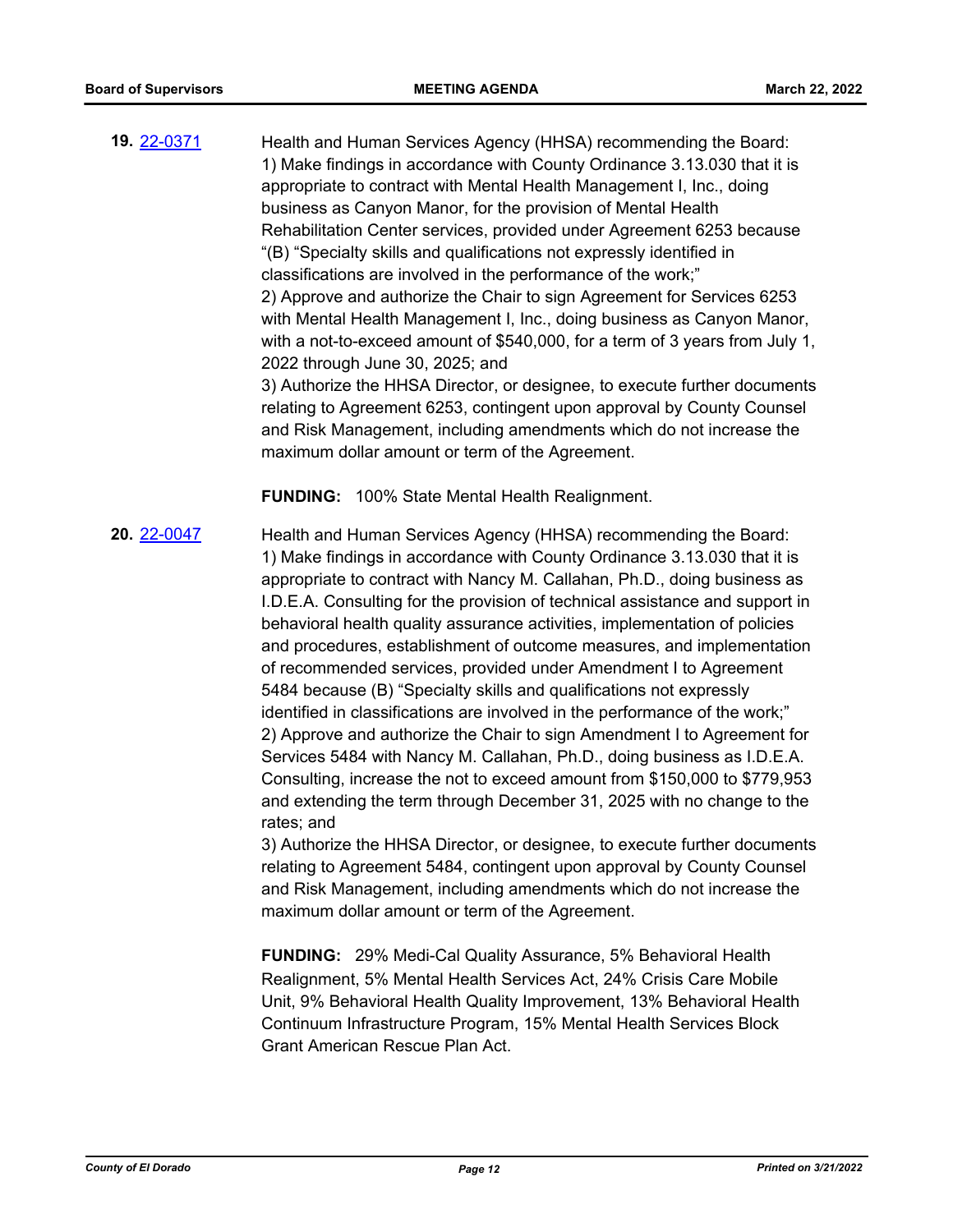## **LAND USE AND DEVELOPMENT - CONSENT ITEMS**

| 21. 22-0471 | Air Quality Management District (AQMD) recommending the Board, acting<br>as the AQMD Board of Directors:<br>1) Award the following eligible AB 2766 2022/2023 projects;<br>a) South Fork Arts and Recreation (SoFAR) Coloma Shuttle (\$242,392);<br>b) Cameron Park Community Services District Summer Spectacular<br>Shuttle (\$2,975);<br>c) El Dorado County Chamber of Commerce Stay and Play Shuttle<br>$($100,000);$ and<br>d) El Dorado County Fair Shuttle (\$64,000); and<br>2) Authorize the Air Pollution Control Officer to execute funding agreements<br>with the applicants of the awarded projects, pending approval of County<br><b>Counsel and Risk Management.</b>                                                                                                                                            |
|-------------|---------------------------------------------------------------------------------------------------------------------------------------------------------------------------------------------------------------------------------------------------------------------------------------------------------------------------------------------------------------------------------------------------------------------------------------------------------------------------------------------------------------------------------------------------------------------------------------------------------------------------------------------------------------------------------------------------------------------------------------------------------------------------------------------------------------------------------|
|             | <b>FUNDING:</b> California Department of Motor Vehicles AB 2766 Subvention<br>Funds.                                                                                                                                                                                                                                                                                                                                                                                                                                                                                                                                                                                                                                                                                                                                            |
| 22. 22-0227 | Department of Transportation recommending the Board consider the<br>following pertaining to the Oflyng Water Quality Project, Capital<br>Improvement Program project number 36107016, Contract 3692:<br>1) Approve and adopt the Plans and Contract Documents and authorize<br>the Chair to sign the Plans; and<br>2) Authorize advertisement for construction bids with an estimated<br>construction phase total cost of \$875,000.                                                                                                                                                                                                                                                                                                                                                                                            |
|             | <b>FUNDING:</b> United States Forest Service (76% - Federal), State Water<br>Resource Control Board (7% - State), and Tahoe Regional Planning<br>Agency (17% - Local).                                                                                                                                                                                                                                                                                                                                                                                                                                                                                                                                                                                                                                                          |
| 23. 22-0342 | Department of Transportation recommending the Board:<br>1) Accept the subdivision improvements for Serrano Village K1/K2, Unit 4,<br>TM 01-1377R, as complete;<br>2) Hold Performance Bond 0773108 in the amount of \$354,683.92, which<br>is ten percent of the total cost of the subdivision improvements, an amount<br>which guarantees against any defective work, labor done, or defective<br>materials furnished, which is to be released after one year if no claims are<br>made;<br>3) Hold Laborers & Materialmens Bond 0773108 in the amount of<br>\$1,773,419.62 for six months to guarantee payments to persons furnishing<br>labor, materials, or equipment; and<br>4) Authorize the Clerk of the Board to release the respective Bonds after<br>the required time periods upon written request by Transportation. |

**FUNDING:** Developer Funded.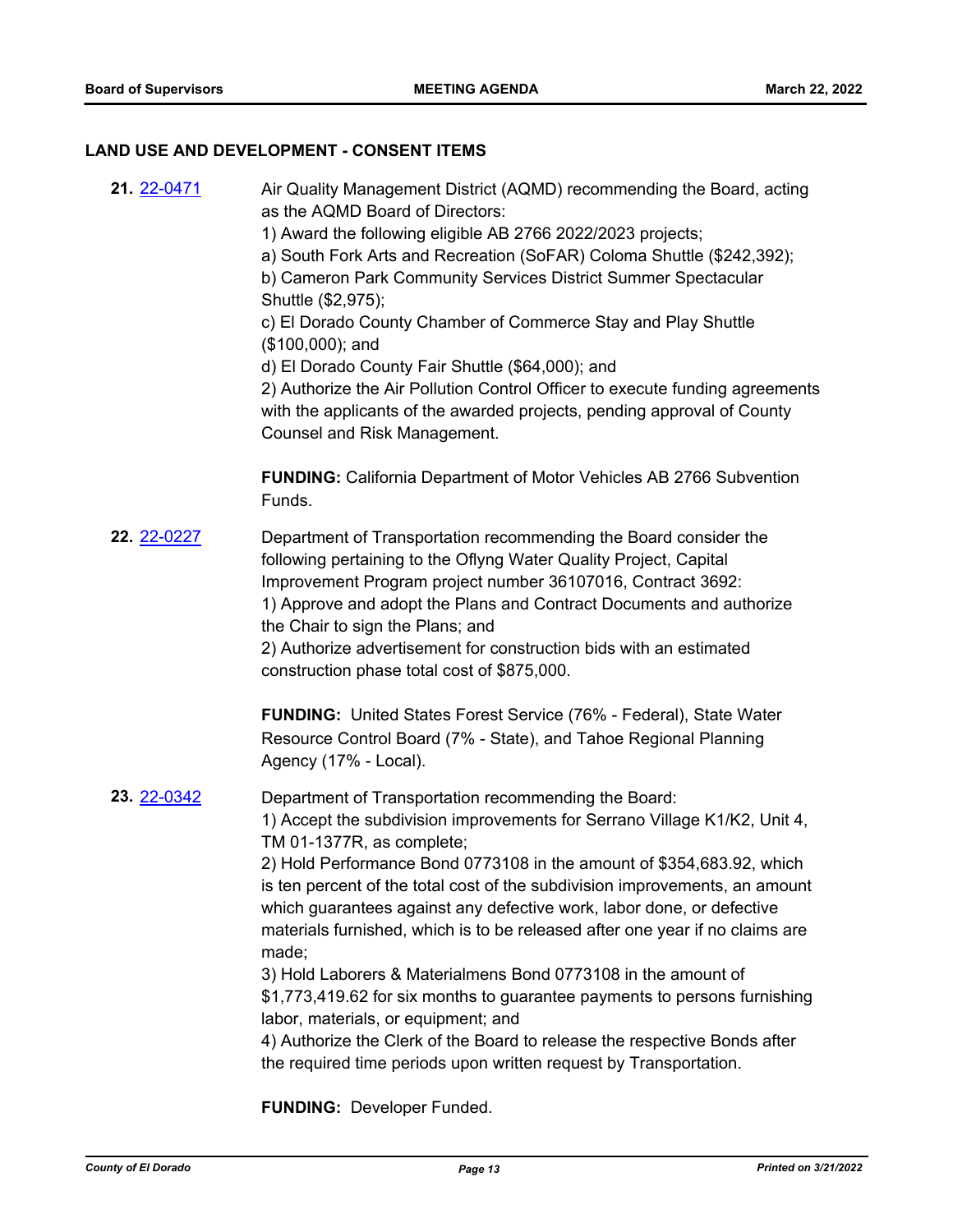**24.** [22-0113](http://eldorado.legistar.com/gateway.aspx?m=l&id=/matter.aspx?key=31014) Department of Transportation recommending the Board approve and authorize the Chair to sign the First Amendment to Agreement for Services 3562 with HDR Construction Control Corporation to provide on-call construction support services, extending the performance period an additional two (2) years to April 8, 2024, increasing the not-to-exceed by \$750,000 for a total not-to-exceed of \$1,650,000, and updating contract language per California Department of Transportation federal funding requirements.

> **FUNDING:** Federal, State, and Local funding sources, including Traffic Impact Fee Program, Missouri Flat Area Master Circulation and Financing Plan, Road Fund, Tribe Funds, Accumulative Capital Outlay, Developer Advanced Funds, Sacramento Municipal Utility District, and/or General Fund.

**25.** [22-0006](http://eldorado.legistar.com/gateway.aspx?m=l&id=/matter.aspx?key=30907) Planning and Building Department, Economic Development Division, recommending the Board consider the following: 1) Find that support for the Wagon Train event provides a public benefit by promoting a sense of community and enhancing tourism; and 2) Approve and authorize the Chair to sign Agreement 6287 with the Highway 50 Association to provide a funding contribution for the annual Wagon Train, with an annual amount of \$10,000, a term of two (2) years, and a total not-to-exceed amount of \$20,000.

**FUNDING:** Transient Occupancy Tax.

**26.** [22-0368](http://eldorado.legistar.com/gateway.aspx?m=l&id=/matter.aspx?key=31269) Planning and Building Department, Planning Division, recommending the Board decline an offer of dedication of Open Space from the El Dorado Hills Specific Plan and Serrano Associates, LLC.

#### **FUNDING:** N/A

**27.** [22-0282](http://eldorado.legistar.com/gateway.aspx?m=l&id=/matter.aspx?key=31183) Planning and Building Department, Planning Division, Long Range Planning Unit, recommending the Board receive and file the 2021 Annual Housing Element Implementation Progress Report following public comment for submittal to the California Department of Housing and Community Development.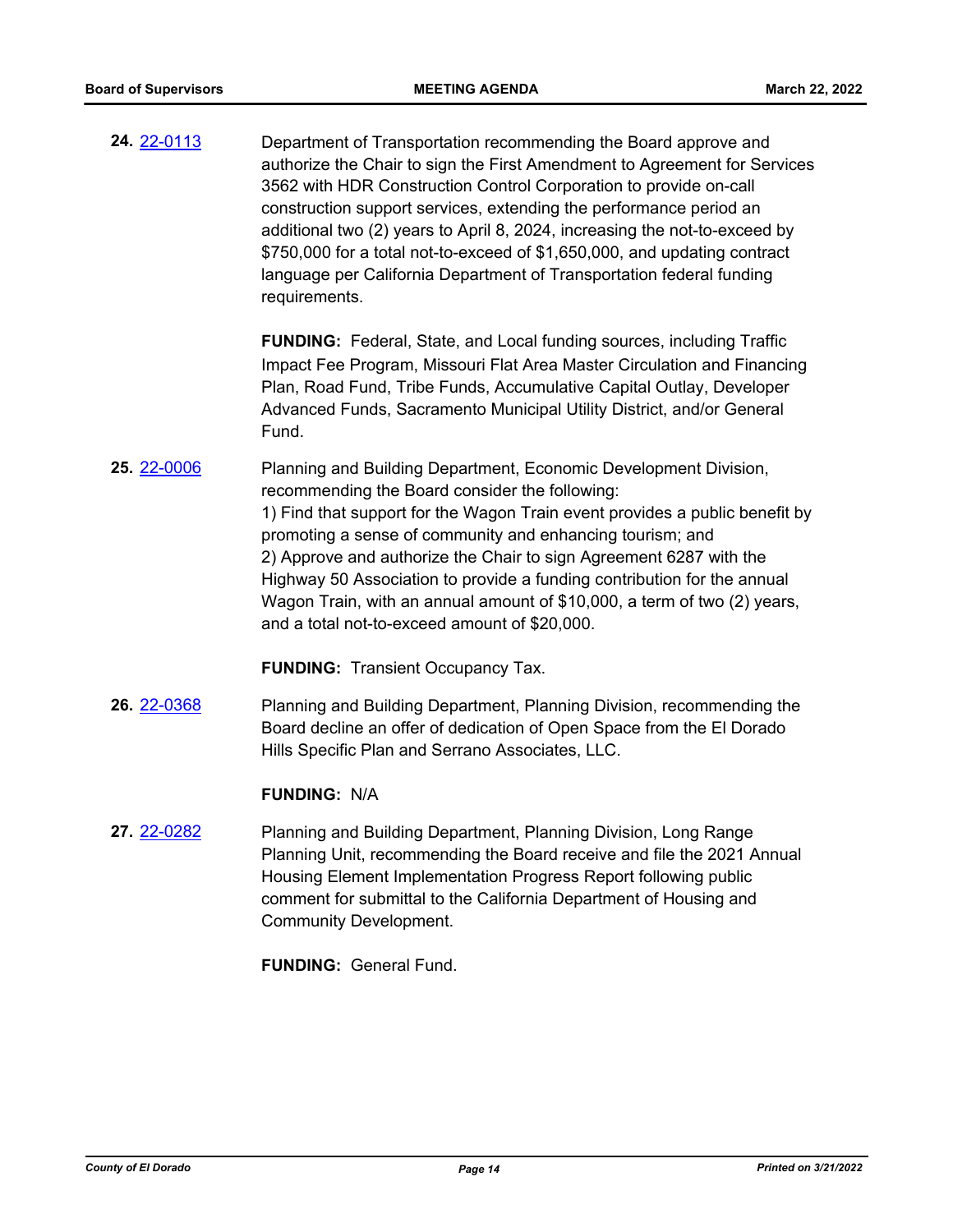**28.** [22-0283](http://eldorado.legistar.com/gateway.aspx?m=l&id=/matter.aspx?key=31184) Planning and Building Department, Planning Division, Long Range Planning Unit, recommending the Board of Supervisors receive and file the 2021 General Plan Annual Progress Report for submittal to the California Governor's Office of Planning and Research and to the California Department of Housing and Community Development.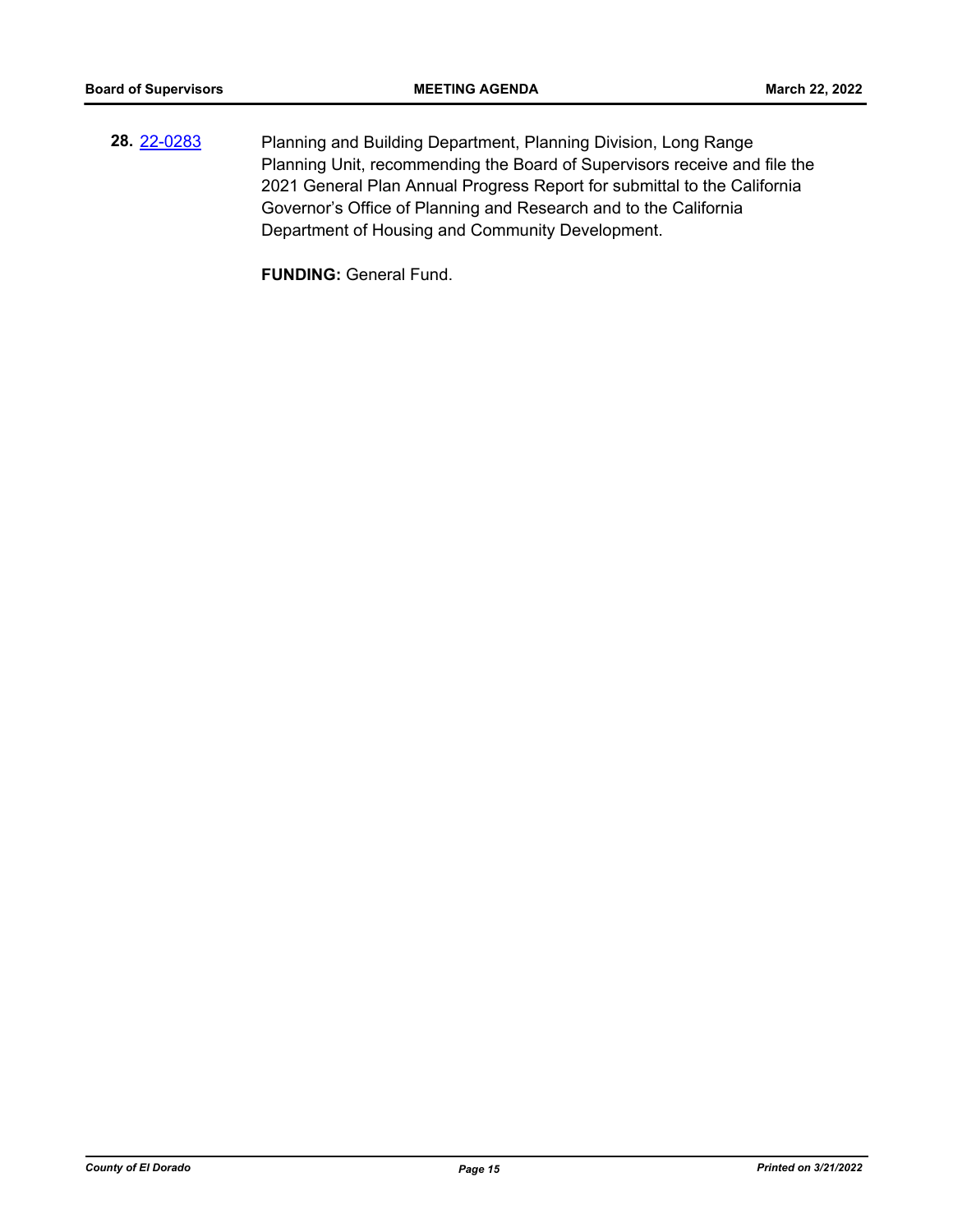#### **LAW AND JUSTICE - CONSENT ITEMS**

**29.** [22-0445](http://eldorado.legistar.com/gateway.aspx?m=l&id=/matter.aspx?key=31346) District Attorney recommending the Board: 1) Approve and authorize the Chair to execute Agreement 6393 with Surveillance Systems Incorporated (SSI) in the amount of \$103,487.31 for the purchase and installation of Verkada indoor/outdoor cameras, which includes a 10-year agreement term for associated software licenses; and 2) Waive formal bid requirements in accordance with County Purchasing Ordinance 3.12.160, Exemptions from competitive process, Section D.

**FUNDING:** General Fund.

**30.** [21-1396](http://eldorado.legistar.com/gateway.aspx?m=l&id=/matter.aspx?key=30291) El Dorado County Sheriff's Office of Emergency Services recommending the Board find that a state of emergency continues to exist in El Dorado County as a result of the extreme wildland fire known as the Caldor Fire. (Cont. 2/22/2022, Item 32)

#### **FUNDING:** N/A

**31.** [22-0084](http://eldorado.legistar.com/gateway.aspx?m=l&id=/matter.aspx?key=30984) El Dorado County Sheriff's Office of Emergency Services recommending the Board find that a state of emergency continues to exist in El Dorado County as a result of the effects of the severe December 2021 storms throughout Northern California, significantly impacting El Dorado County bringing high winds, heavy snow, substantial precipitation, high and fast flowing streams, creeks and rivers which resulted in power outages and damages. (2/22/2022, Item 31)

#### **FUNDING:** N/A

#### **END CONSENT CALENDAR**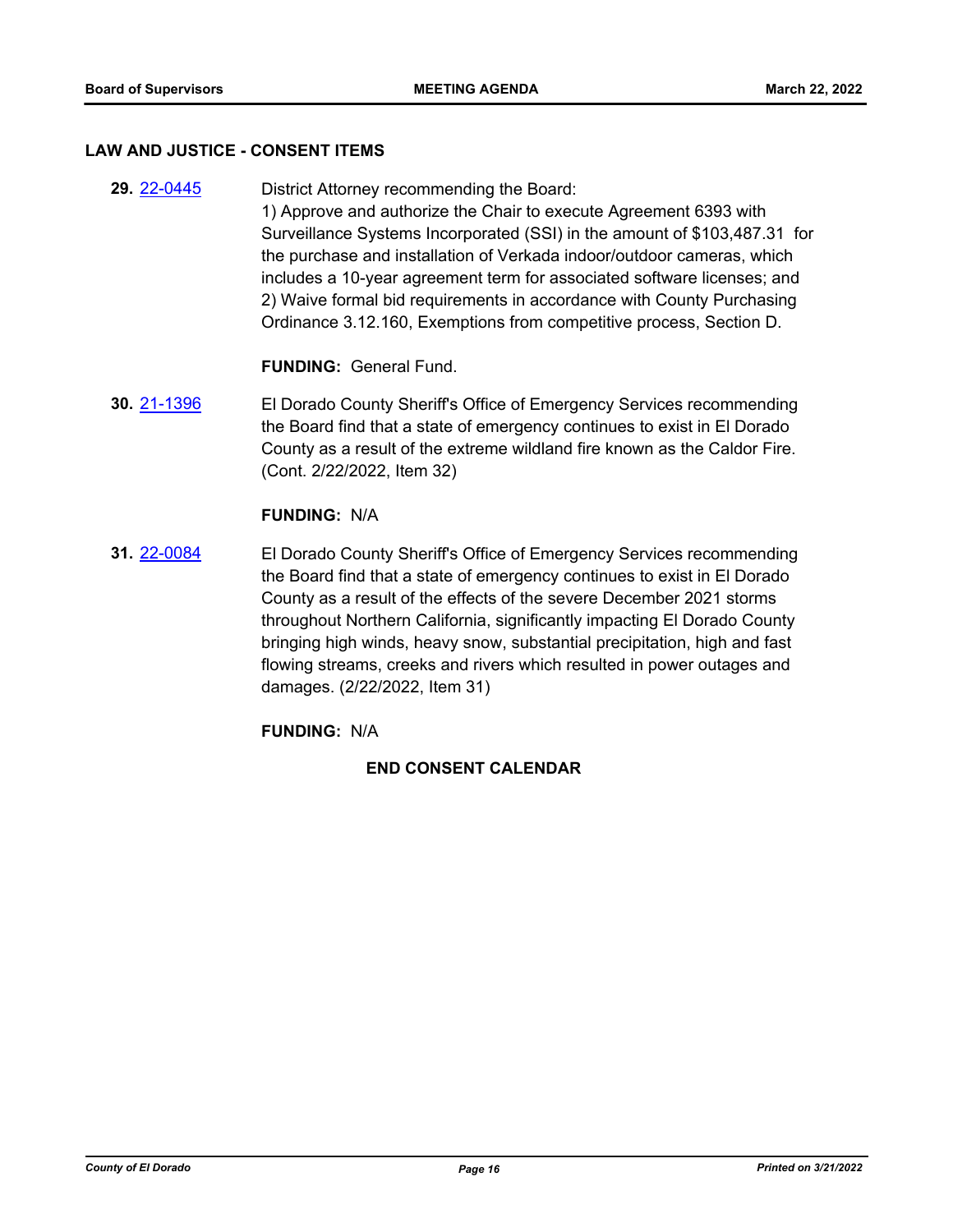### **9:00 A.M. - TIME ALLOCATION (Items will not be heard prior to the time stated)**

**32.** [22-0407](http://eldorado.legistar.com/gateway.aspx?m=l&id=/matter.aspx?key=31308) **HEARING** - To consider the unanimous recommendation for approval from the Planning Commission on General Plan Amendment GPA21-0004/Amended 2021-2029 Housing Element Update recommending the Board of Supervisors (Board) take the following actions:

> 1) Adopt the California Environmental Quality Act (CEQA) Revised Addendum to the El Dorado County's General Plan Environmental Impact Report (EIR), certified in July 2004 (State Clearinghouse Number 2001082030) demonstrating that the analysis in that EIR adequately addresses the potential physical impacts associated with implementation of the proposed project and the proposed project would not trigger any of the conditions described in the CEQA Guidelines Section 15162 calling for the preparation of a subsequent EIR or negative declaration based on the analysis prepared by staff;

2) Approve General Plan Amendment GPA21-0004 amending the General Plan to incorporate the amended 2021-2029 Housing Element Update based on Findings as presented by staff; and

3) Adopt and authorize the Chair to sign Resolution **046-2022** to amend the County General Plan to incorporate the Amended 2021-2029 Housing Element.

**FUNDING:** General Fund.

#### **10:00 A.M. TIME ALLOCATION - (Items will not be heard prior to time stated)**

**33.** [22-0491](http://eldorado.legistar.com/gateway.aspx?m=l&id=/matter.aspx?key=31392) Chief Administrative Office recommending the Board of Supervisors: 1) Receive and file a presentation from the Vegetation Management and Wildfire Resiliency Working Group; 2) Approve in concept the establishment of an "Office of Wildfire Resilience" in the Chief Administrative Office; and 3) Designate \$3,375,000 of excess contingency funds as the local matching funds for a federal Hazard Mitigation Grant to conduct defensible space, home hardening work, and hazardous fuels reduction in the County.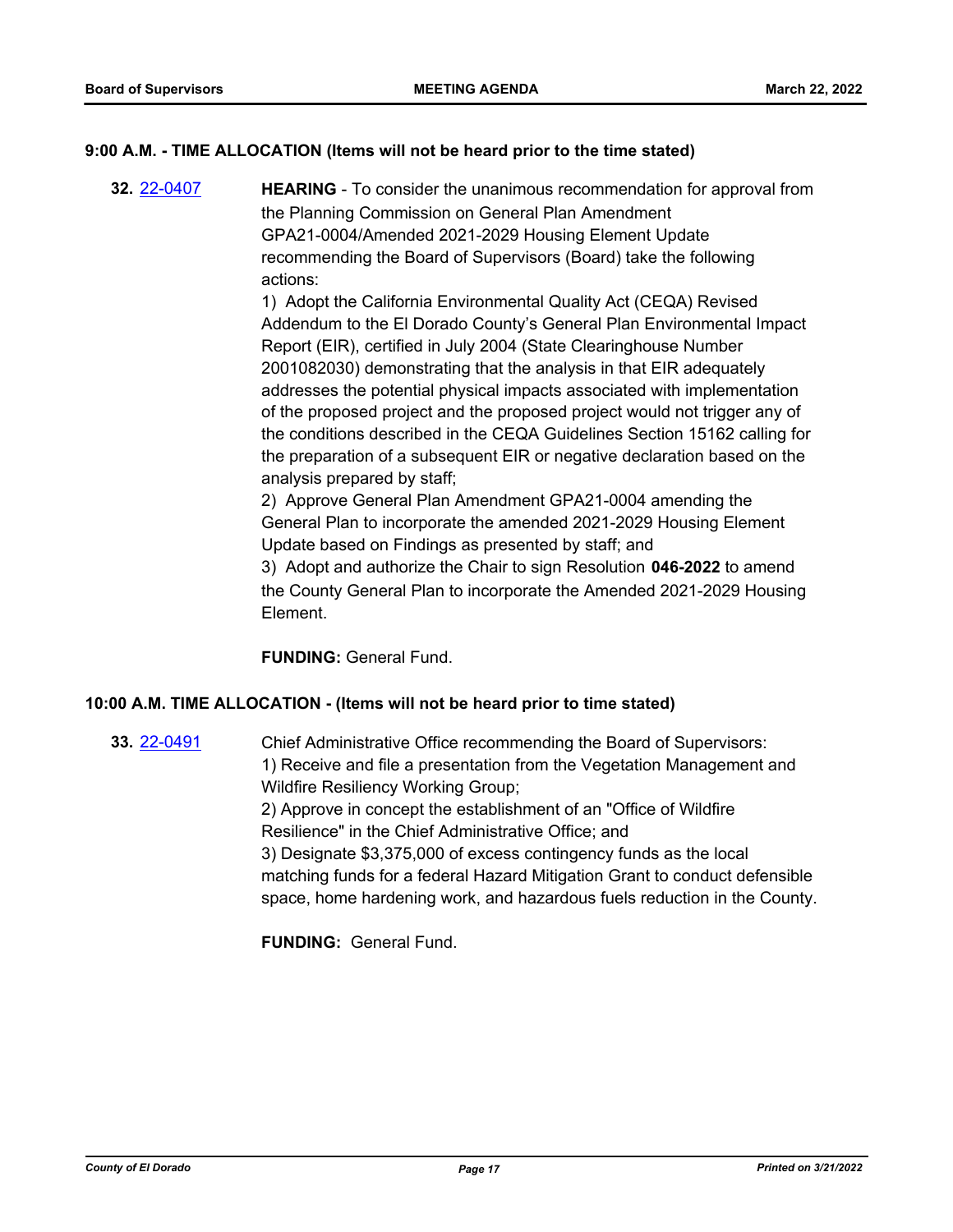## **34.** [22-0461](http://eldorado.legistar.com/gateway.aspx?m=l&id=/matter.aspx?key=31362) Chief Administrative Office recommending the Board: 1) Receive an update on the County's Strategic Planning efforts; 2) Approve the current Vision Statement, Mission Statement, and Core Values; 3) Approve the current five Strategic Plan goals of Public Safety, Good Governance, Infrastructure, Economic Development, and Healthy Communities; 4) Discuss and approve recommended changes and additions; and 5) Direct all Department Heads to continue incorporating the County's

Strategic Plan goals and priorities into their departmental short, middle, and long-term goals.

**FUNDING:** N/A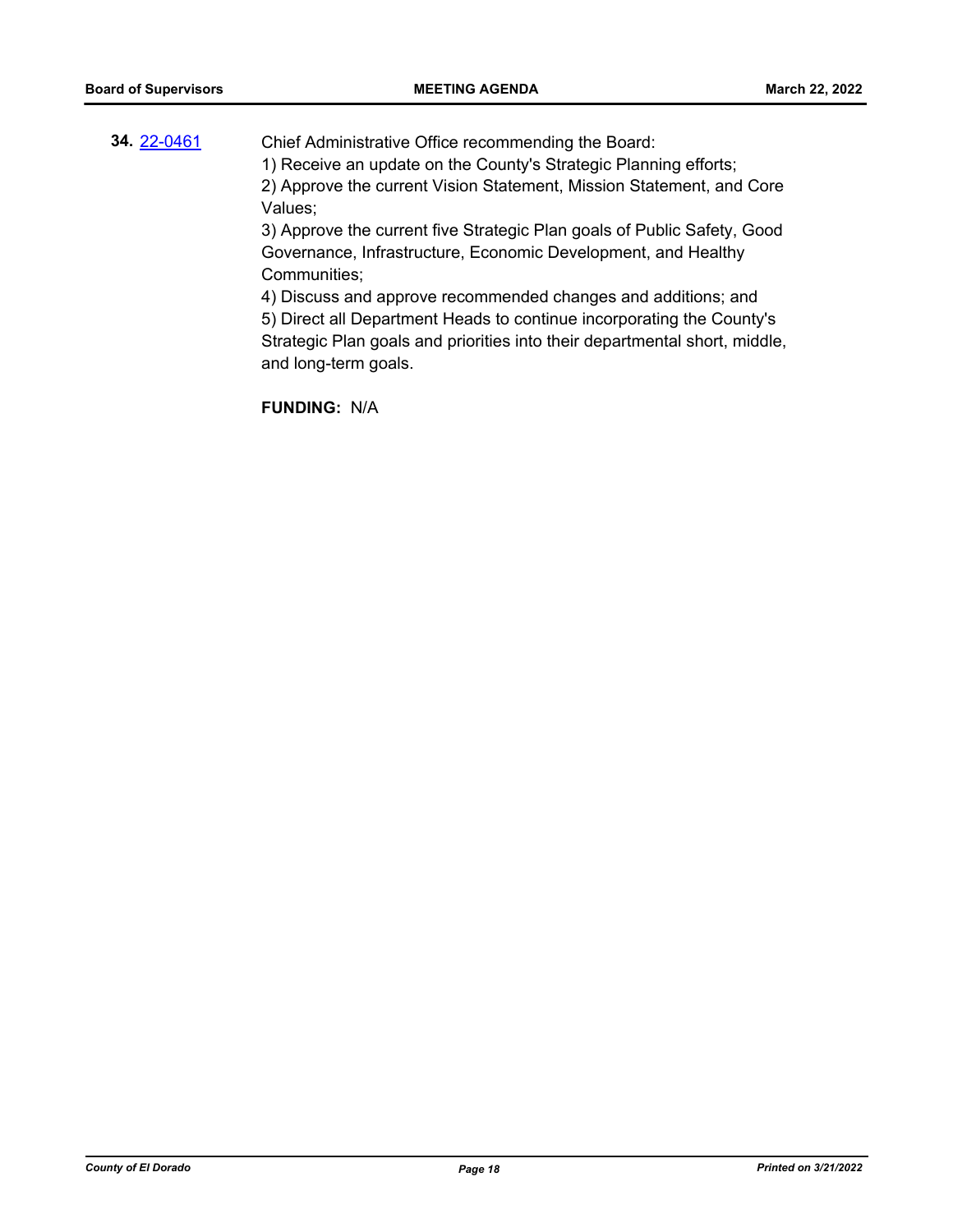## **1:00 P.M. - TIME ALLOCATION (Items will not be heard prior to the time stated)**

#### **OPEN FORUM**

Open Forum is an opportunity for members of the public to address the Board of Supervisors on subject matter that is not on their meeting agenda and within their jurisdiction. Public comments during Open Forum are limited to three minutes per person. The Board Chair may limit public comment during Open Forum.

#### **The following item will be heard immediately after Open Forum**

**35.** [22-0389](http://eldorado.legistar.com/gateway.aspx?m=l&id=/matter.aspx?key=31290) Supervisor Turnboo recommending the Board make the following appointment to the Commission on Aging: Appoint Linda Grimoldi, Member - District 2, Term Expiration 01/01/2025. (Cont. 3/15/2022, Item 10)

**FUNDING:** N/A

#### **2:00 P.M. TIME ALLOCATION (Items will not be heard prior to time stated)**

**36.** [22-0412](http://eldorado.legistar.com/gateway.aspx?m=l&id=/matter.aspx?key=31313) Chief Administrative Office and Planning and Building Department, Economic Development Division, recommending the Board receive and file an update from the County's Broadband Consultant, Neo Connect, on Broadband planning efforts for an Economic Development Administration Grant in collaboration with the City of South Lake Tahoe and the Tahoe Prosperity Center specific to designing a broadband project in Tahoe Basin.

**FUNDING:** Transient Occupancy Tax.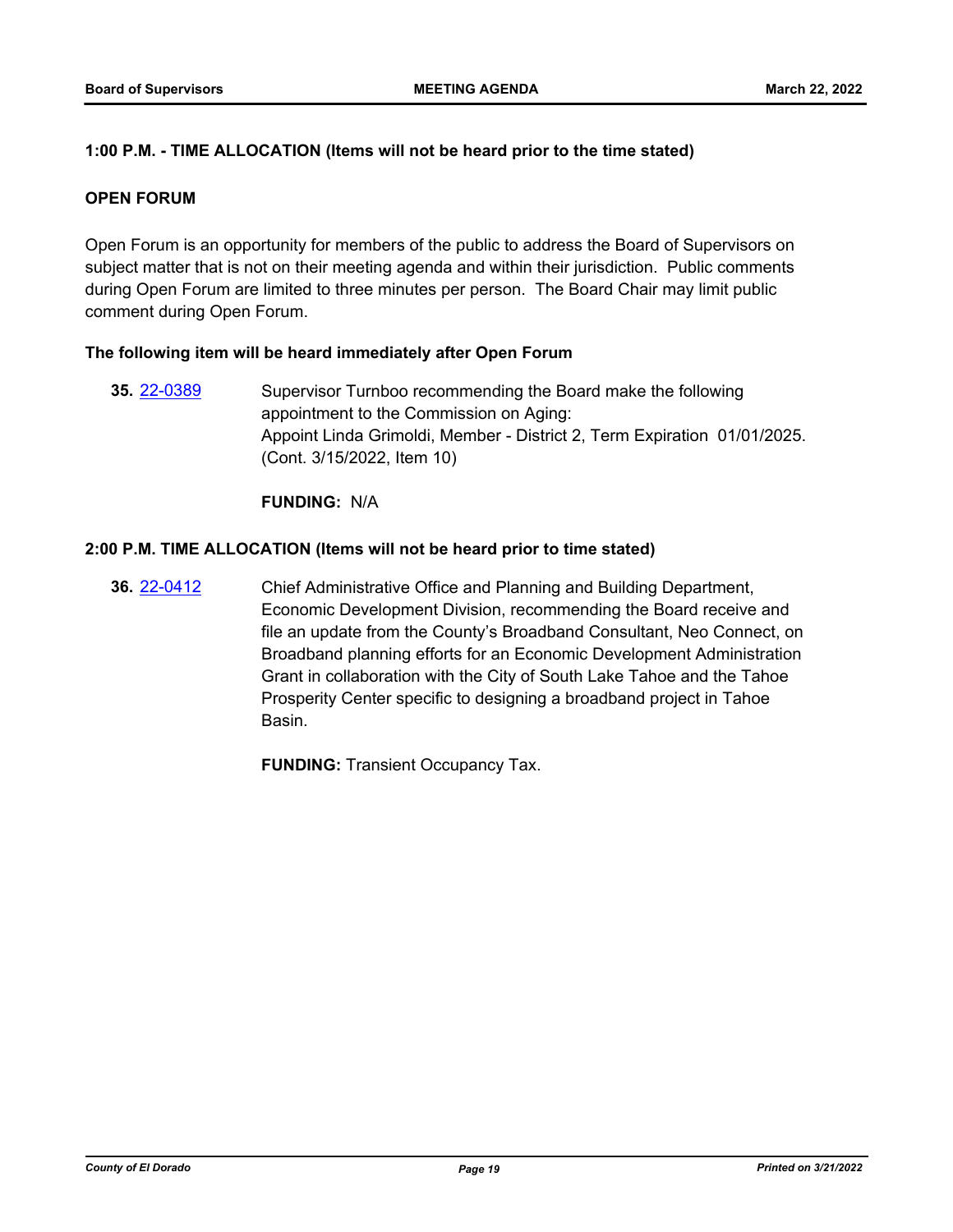## **ITEMS TO/FROM SUPERVISORS (May be called at any time during the meeting)**

## **CAO UPDATE (May be called at any time during the meeting)**

[22-0581](http://eldorado.legistar.com/gateway.aspx?m=l&id=/matter.aspx?key=31482) CAO Update (Caldor Fire Update)

#### **ADJOURNMENT**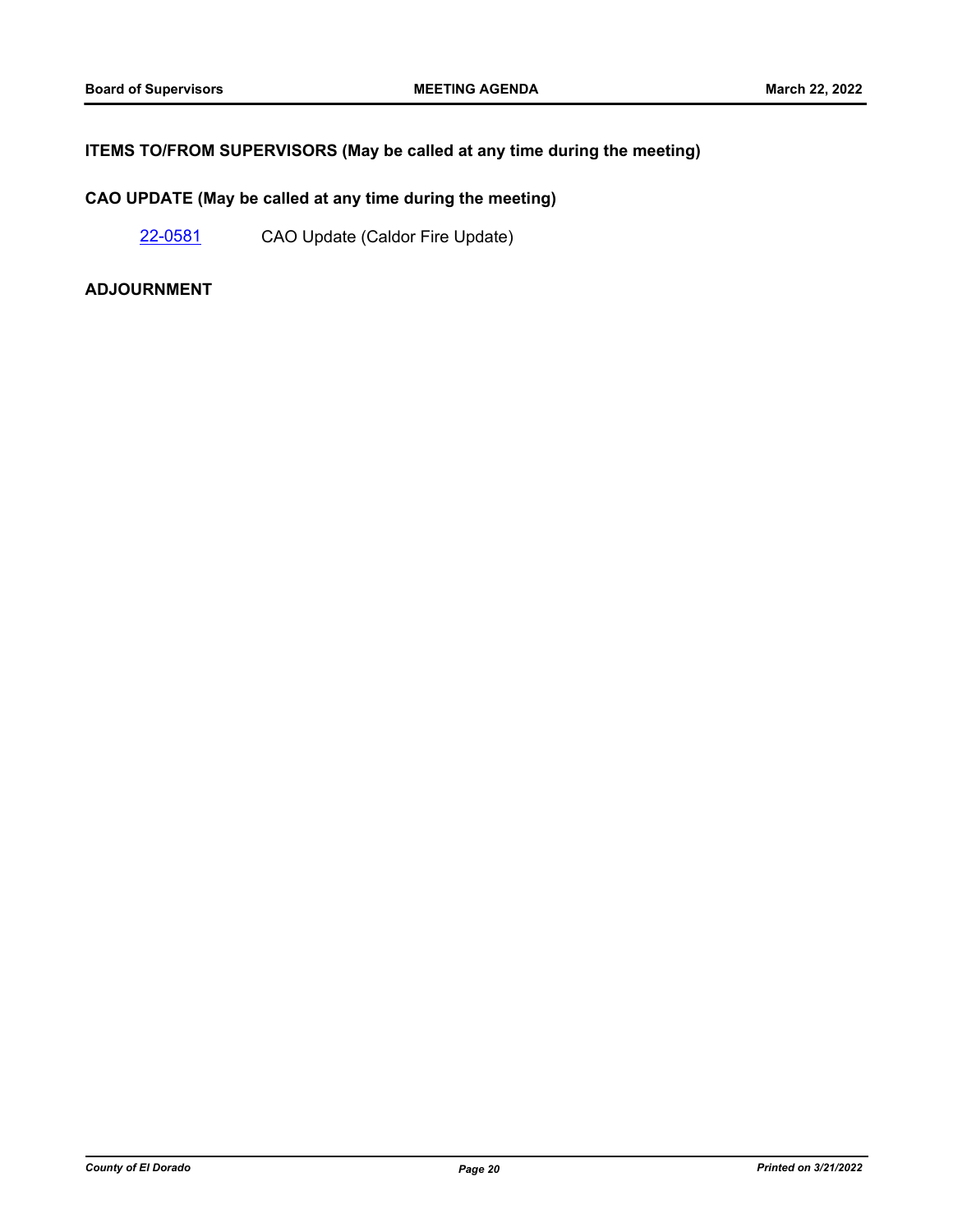## **CLOSED SESSION**

**37.** [22-0551](http://eldorado.legistar.com/gateway.aspx?m=l&id=/matter.aspx?key=31452) **Conference with Legal Counsel - Significant Exposure to Litigation** pursuant to Government Code Section 54956.9(d)(2). Number of potential cases: (1). (Est. Time: 15 Min.)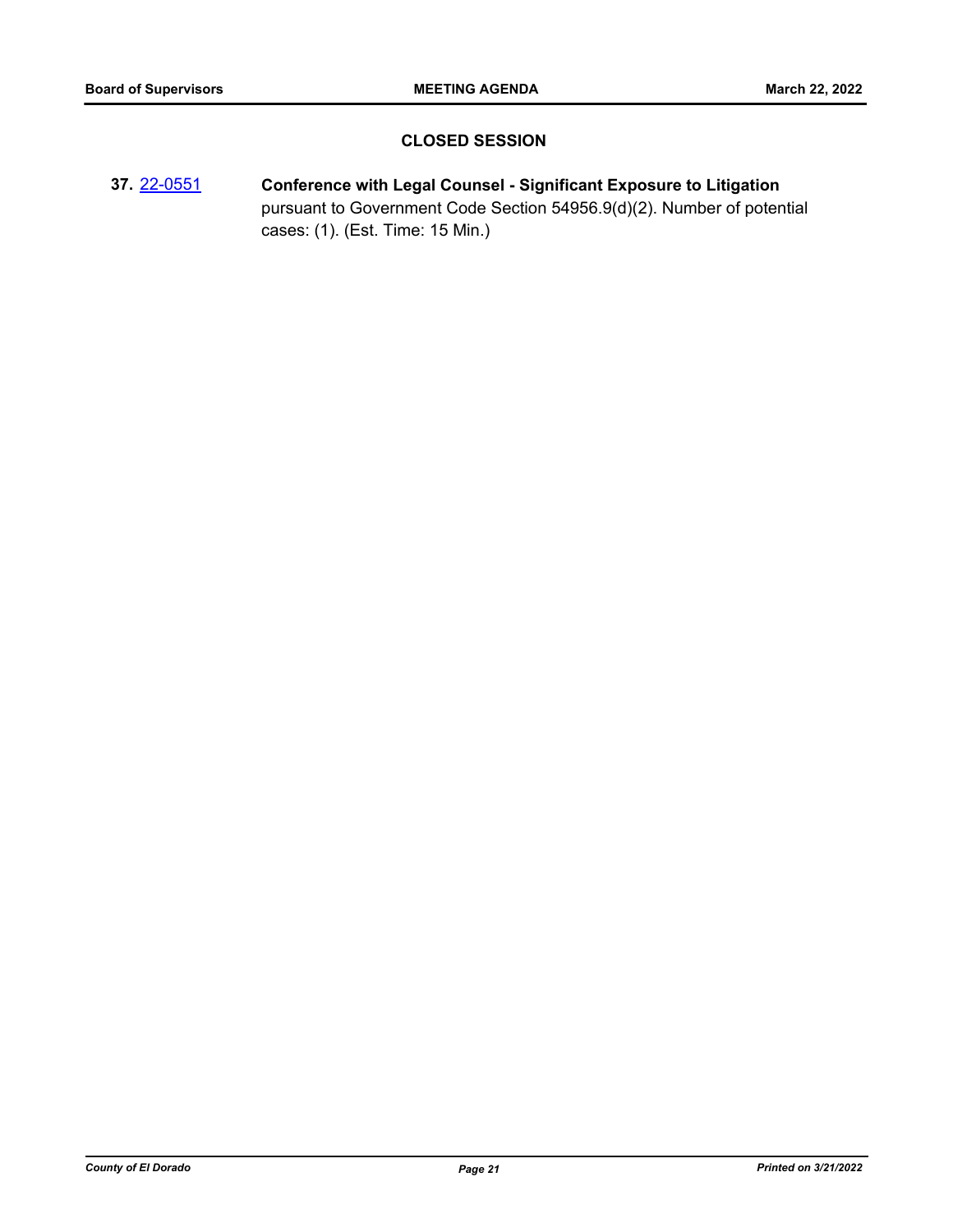On August 19, 2003, the Board adopted the following protocol: It is a requirement that all speakers, County staff and the public, when approaching the podium to make a visual presentation to the Board of Supervisors, must provide the Clerk with the appropriate number of hard copies of the presentation for Board members and the audience.